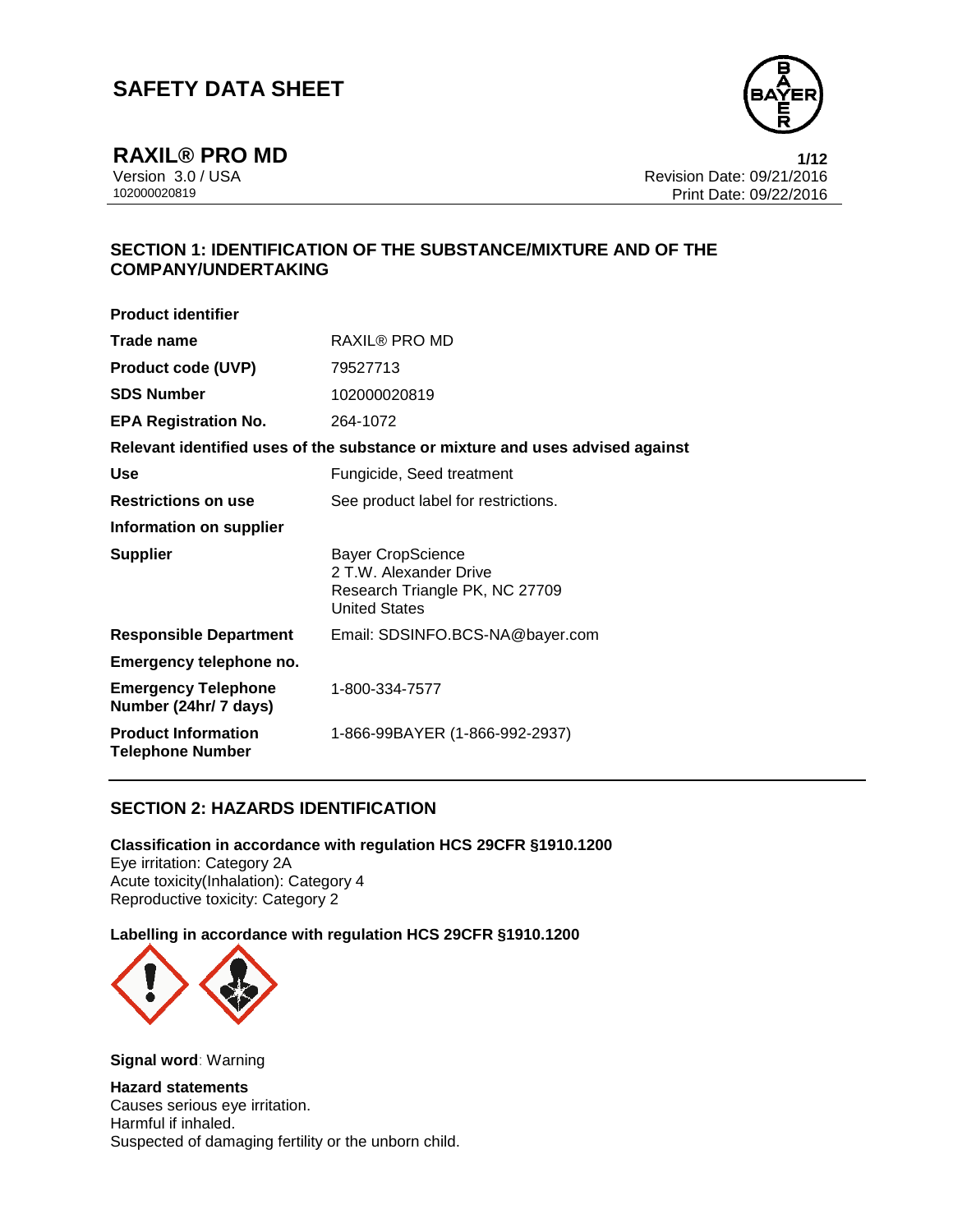

# **RAXIL® PRO MD 2/12**

Version 3.0 / USA Revision Date: 09/21/2016 Print Date: 09/22/2016

### **Precautionary statements**

Wash thoroughly after handling. Wear protective gloves/ protective clothing/ eye protection/ face protection. Avoid breathing mist and spray. Use only outdoors or in a well-ventilated area. Obtain special instructions before use. Do not handle until all safety precautions have been read and understood. IF IN EYES: Rinse cautiously with water for several minutes. Remove contact lenses, if present and easy to do. Continue rinsing. If eye irritation persists: Get medical advice/ attention. IF INHALED: Remove person to fresh air and keep comfortable for breathing. Call a POISON CENTER/doctor/physician if you feel unwell. IF exposed or concerned: Get medical advice/ attention. Store locked up. Dispose of contents/container in accordance with local regulation.

#### **Hazards Not Otherwise Classified (HNOC)**

No physical hazards not otherwise classified. No health hazards not otherwise classified.

### **SECTION 3: COMPOSITION/INFORMATION ON INGREDIENTS**

| <b>Hazardous Component Name</b> | CAS-No.     | Concentration % by weight |
|---------------------------------|-------------|---------------------------|
| Tebuconazole                    | 107534-96-3 | 0.29                      |
| Prothioconazole                 | 178928-70-6 | 1.47                      |
| Metalaxyl                       | 57837-19-1  | 0.59                      |
| Ethoxylated tallow alkyl amines | 61791-26-2  | 5.0                       |

### **SECTION 4: FIRST AID MEASURES**

#### **Description of first aid measures**

| <b>General advice</b> | When possible, have the product container or label with you when<br>calling a poison control center or doctor or going for treatment.                                                                                            |
|-----------------------|----------------------------------------------------------------------------------------------------------------------------------------------------------------------------------------------------------------------------------|
| <b>Inhalation</b>     | Move to fresh air. If person is not breathing, call 911 or an ambulance,<br>then give artificial respiration, preferably mouth-to-mouth if possible.<br>Call a physician or poison control center immediately.                   |
| <b>Skin contact</b>   | Take off contaminated clothing and shoes immediately. Wash off<br>immediately with plenty of water for at least 15 minutes. Call a<br>physician or poison control center immediately.                                            |
| Eye contact           | Hold eye open and rinse slowly and gently with water for 15-20<br>minutes. Remove contact lenses, if present, after the first 5 minutes,<br>then continue rinsing eye. Call a physician or poison control center<br>immediately. |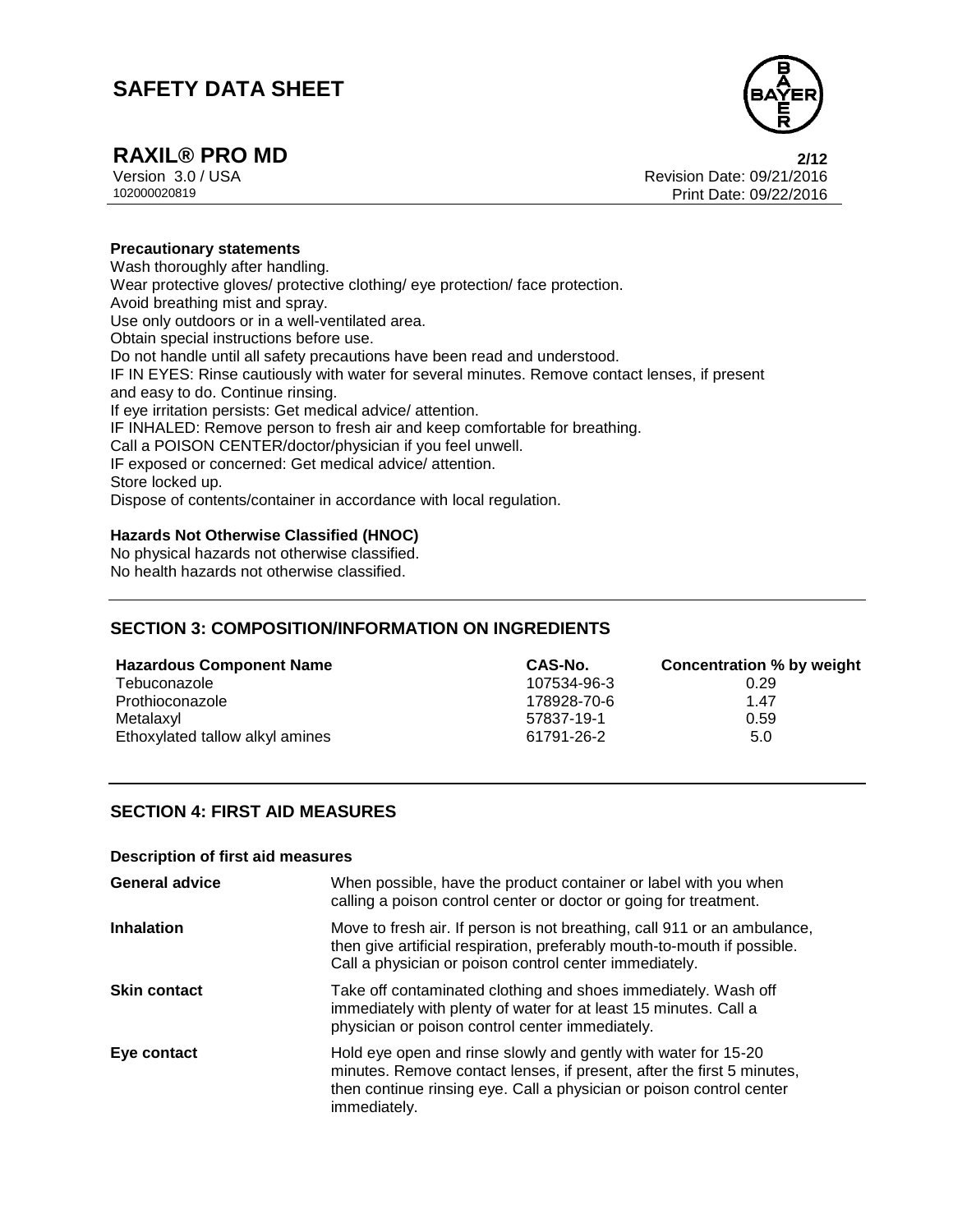



**RAXIL® PRO MD** 3/12<br>Version 3.0 / USA 3/12<br>Revision Date: 09/21/2016 Version 3.0 / USA Revision Date: 09/21/2016 Print Date: 09/22/2016

| Ingestion                                                                  | Call a physician or poison control center immediately. Rinse out mouth<br>and give water in small sips to drink. DO NOT induce vomiting unless<br>directed to do so by a physician or poison control center. Never give<br>anything by mouth to an unconscious person. Do not leave victim<br>unattended. |  |
|----------------------------------------------------------------------------|-----------------------------------------------------------------------------------------------------------------------------------------------------------------------------------------------------------------------------------------------------------------------------------------------------------|--|
| Most important symptoms and effects, both acute and delayed                |                                                                                                                                                                                                                                                                                                           |  |
| <b>Symptoms</b>                                                            | To date no symptoms are known.                                                                                                                                                                                                                                                                            |  |
| Indication of any immediate medical attention and special treatment needed |                                                                                                                                                                                                                                                                                                           |  |
| <b>Treatment</b>                                                           | Appropriate supportive and symptomatic treatment as indicated by the<br>patient's condition is recommended. There is no specific antidote.                                                                                                                                                                |  |

## **SECTION 5: FIREFIGHTING MEASURES**

| <b>Extinguishing media</b>                                         |                                                                                                                                                                                              |
|--------------------------------------------------------------------|----------------------------------------------------------------------------------------------------------------------------------------------------------------------------------------------|
| <b>Suitable</b>                                                    | Water spray, Foam, Carbon dioxide (CO2), Dry chemical                                                                                                                                        |
| <b>Unsuitable</b>                                                  | High volume water jet                                                                                                                                                                        |
| <b>Special hazards arising</b><br>from the substance or<br>mixture | Dangerous gases are evolved in the event of a fire.                                                                                                                                          |
| <b>Advice for firefighters</b>                                     |                                                                                                                                                                                              |
| <b>Special protective</b><br>equipment for firefighters            | Firefighters should wear NIOSH approved self-contained breathing<br>apparatus and full protective clothing.                                                                                  |
| <b>Further information</b>                                         | Keep out of smoke. Fight fire from upwind position. Cool closed<br>containers exposed to fire with water spray. Do not allow run-off from<br>fire fighting to enter drains or water courses. |
| <b>Flash point</b><br><b>Auto-ignition temperature</b>             | >93.4 °C<br>No data available                                                                                                                                                                |
| Lower explosion limit                                              | No data available                                                                                                                                                                            |
| Upper explosion limit                                              | No data available                                                                                                                                                                            |
| <b>Explosivity</b>                                                 | Not applicable                                                                                                                                                                               |
|                                                                    |                                                                                                                                                                                              |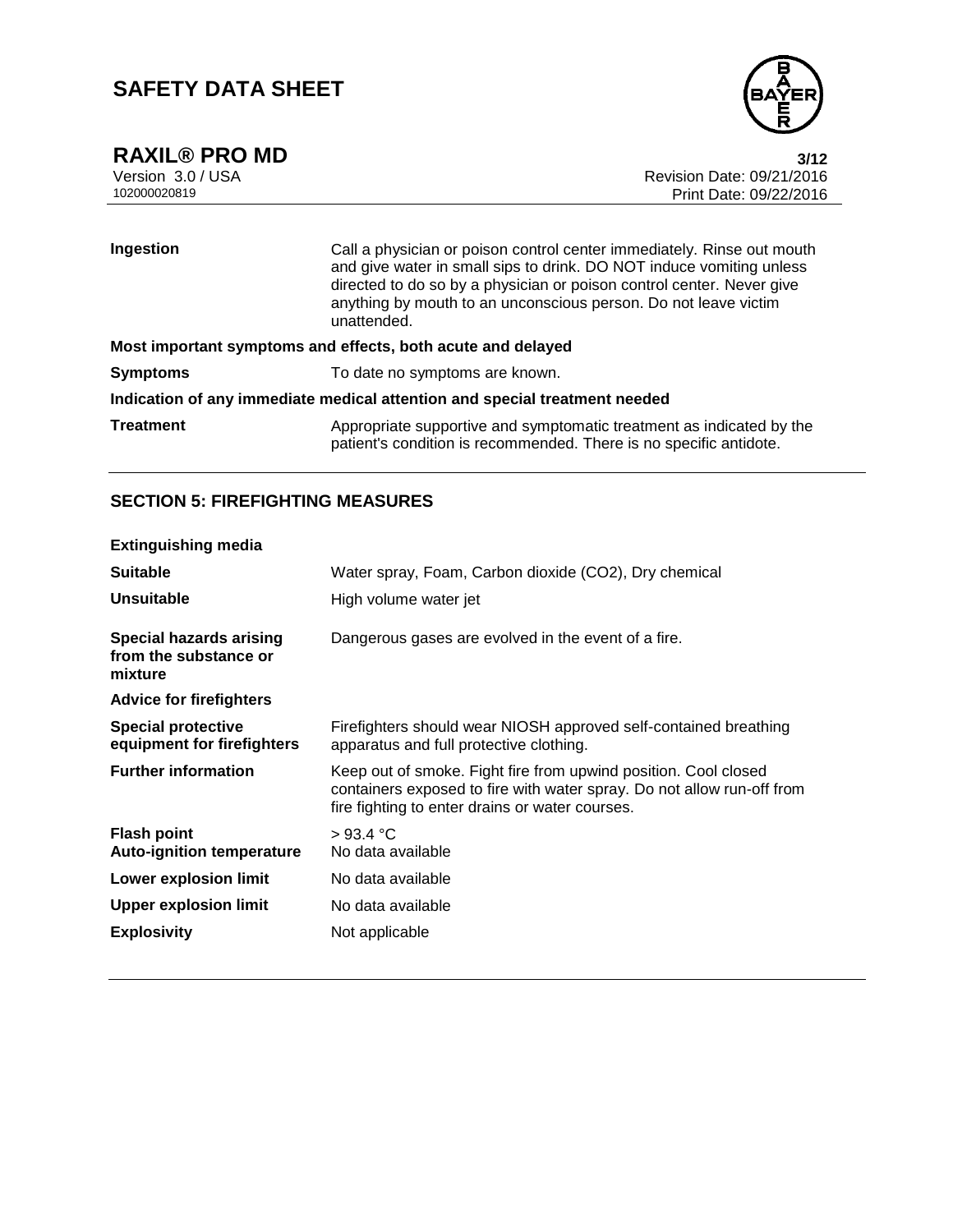

**RAXIL® PRO MD 4/12**

Version 3.0 / USA Revision Date: 09/21/2016<br>102000020819 Print Date: 09/22/2016 Print Date: 09/22/2016

## **SECTION 6: ACCIDENTAL RELEASE MEASURES**

**Personal precautions, protective equipment and emergency procedures Precautions Keep unauthorized people away. Isolate hazard area. Avoid contact** with spilled product or contaminated surfaces. **Methods and materials for containment and cleaning up Methods for cleaning up** Soak up with inert absorbent material (e.g. sand, silica gel, acid binder, universal binder, sawdust). Collect and transfer the product into a properly labelled and tightly closed container. Clean contaminated floors and objects thoroughly, observing environmental regulations. **Additional advice** Use personal protective equipment. If material is accidentally spilled, do not allow to enter soil, waterways or waste water canal. **Reference to other sections** Information regarding safe handling, see section 7. Information regarding personal protective equipment, see section 8. Information regarding waste disposal, see section 13.

### **SECTION 7: HANDLING AND STORAGE**

### **Precautions for safe handling**

| Advice on safe handling                                 | Maintain exposure levels below the exposure limit through the use of<br>general and local exhaust ventilation. Handle and open container in a<br>manner as to prevent spillage.                                                                                                                                                                                                                                                               |
|---------------------------------------------------------|-----------------------------------------------------------------------------------------------------------------------------------------------------------------------------------------------------------------------------------------------------------------------------------------------------------------------------------------------------------------------------------------------------------------------------------------------|
| Hygiene measures                                        | Wash hands thoroughly with soap and water after handling and before<br>eating, drinking, chewing gum, using tobacco, using the toilet or<br>applying cosmetics.<br>Remove Personal Protective Equipment (PPE) immediately after<br>handling this product. Before removing gloves clean them with soap and<br>water. Remove soiled clothing immediately and clean thoroughly before<br>using again. Wash thoroughly and put on clean clothing. |
|                                                         | Conditions for safe storage, including any incompatibilities                                                                                                                                                                                                                                                                                                                                                                                  |
| <b>Requirements for storage</b><br>areas and containers | Store in a cool, dry place and in such a manner as to prevent cross<br>contamination with other crop protection products, fertilizers, food, and<br>feed. Store in original container and out of the reach of children,<br>preferably in a locked storage area. Protect from freezing.                                                                                                                                                        |
| Advice on common storage                                | Keep away from food, drink and animal feedingstuffs.                                                                                                                                                                                                                                                                                                                                                                                          |

### **SECTION 8: EXPOSURE CONTROLS/PERSONAL PROTECTION**

#### **Control parameters**

| <b>Components</b> | CAS-No.     | <b>Control parameters</b> | <b>Update</b> | Basis |
|-------------------|-------------|---------------------------|---------------|-------|
| i ebuconazole     | 107534-96-3 | 5ua/m3                    | 2011          |       |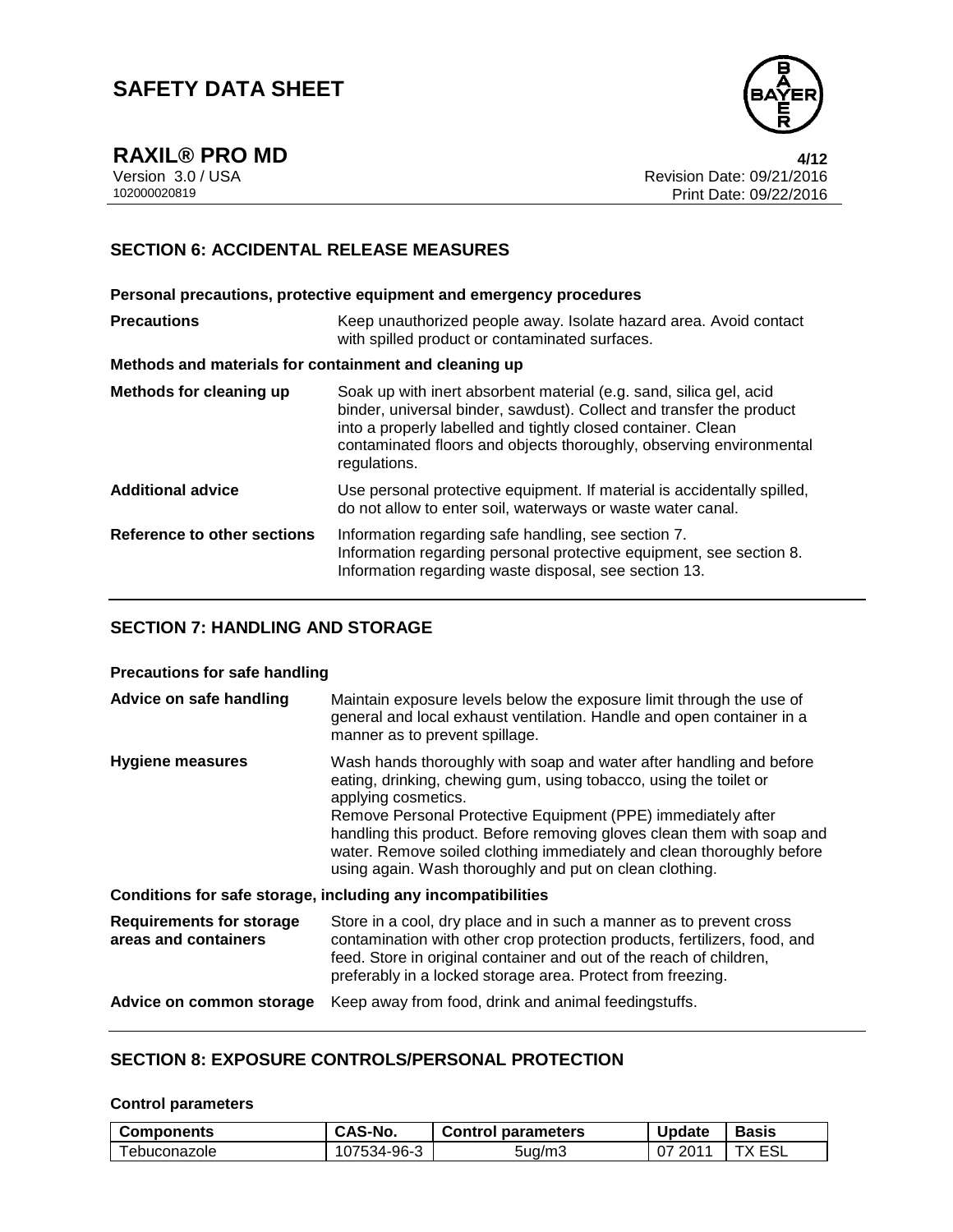

**RAXIL® PRO MD** 5/12<br>Version 3.0 / USA 6/12<br>Revision Date: 09/21/2016 Version 3.0 / USA Revision Date: 09/21/2016 Print Date: 09/22/2016

|                                    |               | (AN ESL)                   |         |               |
|------------------------------------|---------------|----------------------------|---------|---------------|
| Tebuconazole                       | 107534-96-3   | 50ug/m3<br>(ST ESL)        | 07 2011 | <b>TX ESL</b> |
| Tebuconazole                       | 107534-96-3   | $0.2$ mg/m $3$<br>(SK-ABS) |         | OES BCS*      |
| Prothioconazole                    | 178928-70-6   | 5ug/m3<br>(AN ESL)         | 07 2011 | <b>TX ESL</b> |
| Prothioconazole                    | 178928-70-6   | 50ug/m3<br>(ST ESL)        | 07 2011 | <b>TX ESL</b> |
| Prothioconazole                    | 178928-70-6   | $1.4$ mg/m $3$<br>(SK-ABS) |         | OES BCS*      |
| Metalaxyl                          | 57837-19-1    | 50ug/m3<br>(ST ESL)        | 07 2011 | <b>TX ESL</b> |
| Metalaxyl                          | 57837-19-1    | 5ug/m3<br>(AN ESL)         | 07 2011 | <b>TX ESL</b> |
| Ethoxylated tallow alkyl<br>amines | 61791-26-2    | 18ug/m3<br>(AN ESL)        | 07 2011 | <b>TX ESL</b> |
| Ethoxylated tallow alkyl<br>amines | 61791-26-2    | 175ug/m3<br>(ST ESL)       | 07 2011 | <b>TX ESL</b> |
| 1,2-Propanediol                    | 57-55-6       | 500ppb<br>(ST ESL)         | 03 2014 | <b>TX ESL</b> |
| 1,2-Propanediol                    | $57 - 55 - 6$ | 100ug/m3<br>(AN ESL)       | 03 2014 | <b>TX ESL</b> |
| 1,2-Propanediol                    | 57-55-6       | 1000ug/m3<br>(ST ESL)      | 03 2014 | <b>TX ESL</b> |
| 1,2-Propanediol                    | $57 - 55 - 6$ | 50ppb<br>(AN ESL)          | 03 2014 | <b>TX ESL</b> |
| 1,2-Propanediol<br>(Aerosol.)      | 57-55-6       | 10 mg/m3<br>(TWA)          | 2010    | <b>WEEL</b>   |

\*OES BCS: Internal Bayer CropScience "Occupational Exposure Standard"

### **Exposure controls**

### **Personal protective equipment**

In normal use and handling conditions please refer to the label and/or leaflet. In all other cases the following recommendations would apply.

| <b>Respiratory protection</b>      | When respirators are required, select NIOSH approved equipment<br>based on actual or potential airborne concentrations and in<br>accordance with the appropriate regulatory standards and/or industry<br>recommendations. |
|------------------------------------|---------------------------------------------------------------------------------------------------------------------------------------------------------------------------------------------------------------------------|
| <b>Hand protection</b>             | Chemical resistant nitrile rubber gloves                                                                                                                                                                                  |
| Eye protection                     | Safety glasses / Face shield                                                                                                                                                                                              |
| Skin and body protection           | Wear long-sleeved shirt and long pants and shoes plus socks.                                                                                                                                                              |
| <b>General protective measures</b> | Follow manufacturer's instructions for cleaning/maintaining PPE. If<br>no such instructions for washables, use detergent and warm/tepid<br>water.<br>Keep and wash PPE separately from other laundry.                     |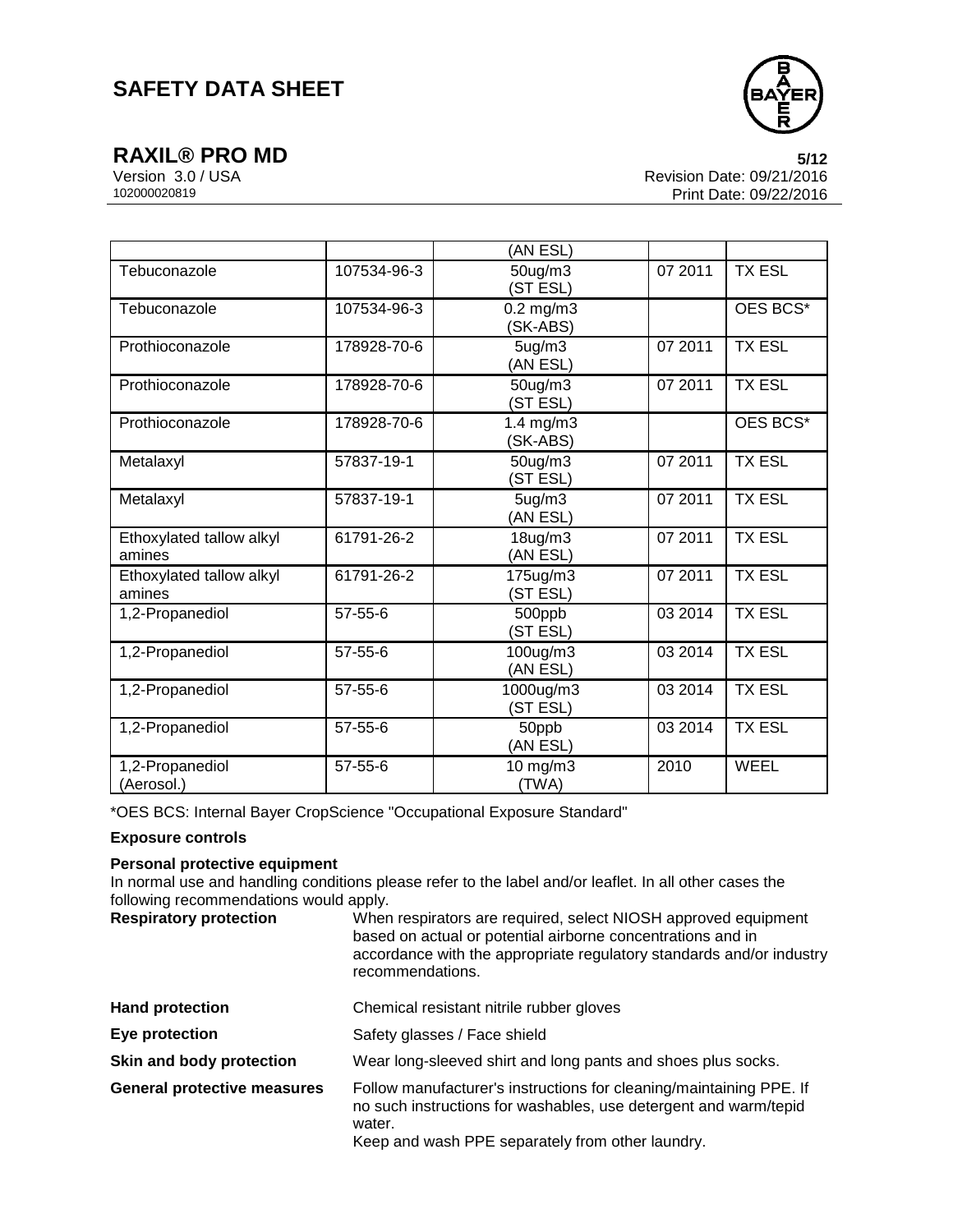

**RAXIL® PRO MD** 6/12<br>Version 3.0 / USA 6/12<br>Revision Date: 09/21/2016 Version 3.0 / USA Revision Date: 09/21/2016 Print Date: 09/22/2016

## **SECTION 9. PHYSICAL AND CHEMICAL PROPERTIES**

| <b>Appearance</b>                                       | red                                       |
|---------------------------------------------------------|-------------------------------------------|
| <b>Physical State</b>                                   | Liquid                                    |
| Odor                                                    | characteristic                            |
| <b>Odour Threshold</b>                                  | No data available                         |
| рH                                                      | 7.20 - 8.80 at 100 % (23 °C)              |
| <b>Vapor Pressure</b>                                   | No data available                         |
| Vapor Density (Air = 1)                                 | No data available                         |
| <b>Density</b>                                          | 1.04 g/cm <sup>3</sup> at 20 $^{\circ}$ C |
| <b>Evaporation rate</b>                                 | No data available                         |
| <b>Boiling Point</b><br><b>Melting / Freezing Point</b> | No data available<br>No data available    |
| <b>Water solubility</b>                                 | dispersible                               |
| <b>Minimum Ignition Energy</b>                          | Not applicable                            |
| <b>Decomposition</b><br>temperature                     | No data available                         |
| <b>Partition coefficient: n-</b><br>octanol/water       | No data available                         |
| <b>Flash point</b>                                      | >93.4 °C                                  |
| <b>Auto-ignition temperature</b>                        | No data available                         |
| <b>Lower explosion limit</b>                            | No data available                         |
| <b>Upper explosion limit</b>                            | No data available                         |
| <b>Explosivity</b>                                      | Not applicable                            |

## **SECTION 10: STABILITY AND REACTIVITY**

| <b>Reactivity</b>                            |                                                             |
|----------------------------------------------|-------------------------------------------------------------|
| <b>Thermal decomposition</b>                 | No data available                                           |
| <b>Chemical stability</b>                    | Stable under recommended storage conditions.                |
| <b>Possibility of hazardous</b><br>reactions | No dangerous reaction known under conditions of normal use. |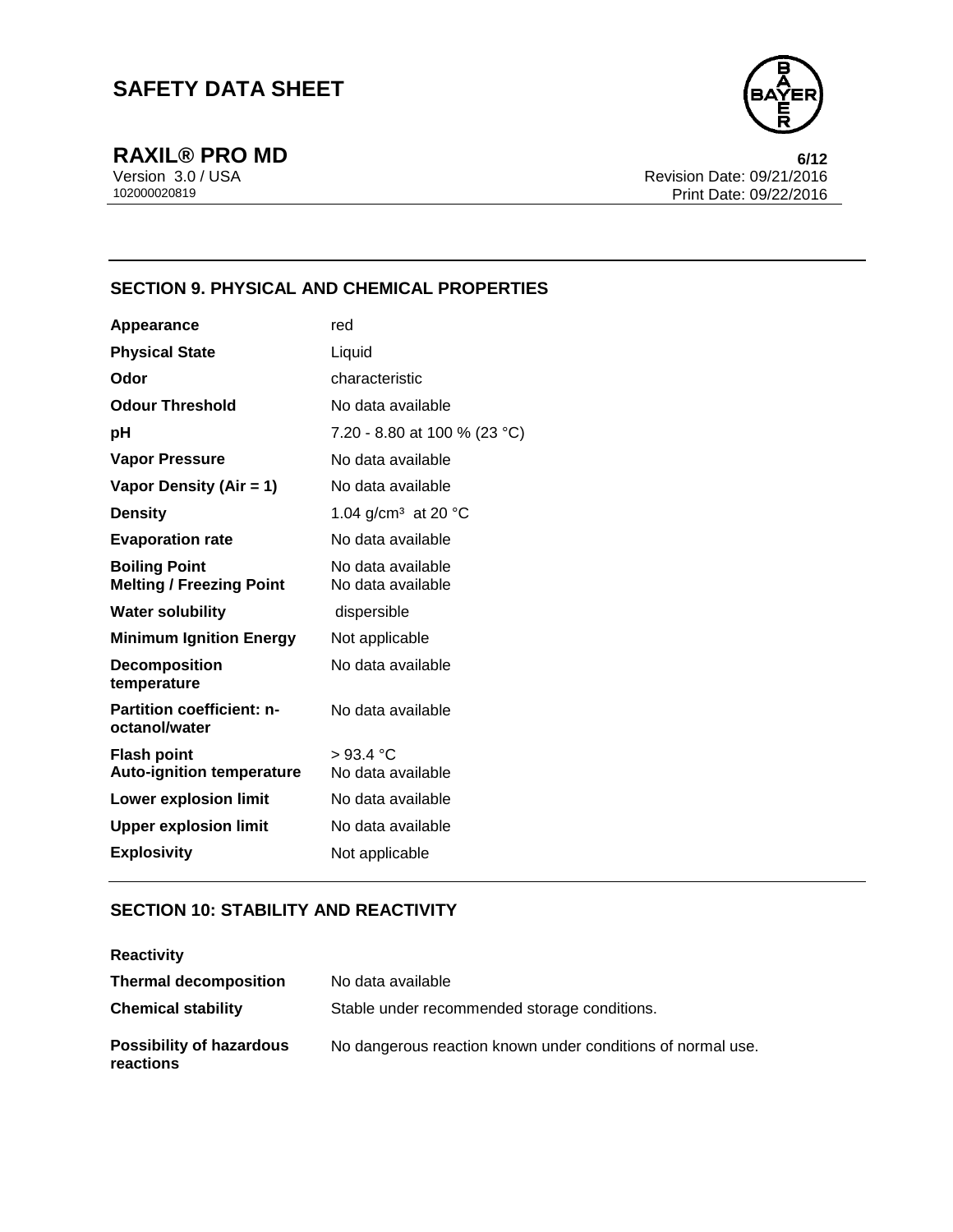

**RAXIL® PRO MD 7/12**

Version 3.0 / USA Revision Date: 09/21/2016<br>102000020819 Print Date: 09/22/2016 Print Date: 09/22/2016

| <b>Conditions to avoid</b>                 | freezing                                                           |
|--------------------------------------------|--------------------------------------------------------------------|
| Incompatible materials                     | No data available                                                  |
| <b>Hazardous decomposition</b><br>products | No decomposition products expected under normal conditions of use. |

### **SECTION 11: TOXICOLOGICAL INFORMATION**

| <b>Exposure routes</b>               | Eye contact, Ingestion, Inhalation, Skin Absorption                                                                        |  |
|--------------------------------------|----------------------------------------------------------------------------------------------------------------------------|--|
| <b>Immediate Effects</b><br>Eye      | Causes substantial but temporary eye injury.                                                                               |  |
| <b>Skin</b>                          | Harmful if absorbed through skin.                                                                                          |  |
| Ingestion                            | Harmful if swallowed.                                                                                                      |  |
| <b>Inhalation</b>                    | Harmful if inhaled.                                                                                                        |  |
| Information on toxicological effects |                                                                                                                            |  |
| <b>Acute oral toxicity</b>           | LD50 (female Rat) $> 2,000$ mg/kg                                                                                          |  |
| <b>Acute inhalation toxicity</b>     | $LC50$ (Rat) > 2.6 mg/l<br>Exposure time: 4 h<br>Determined in the form of liquid aerosol.<br>highest concentration tested |  |
| <b>Acute dermal toxicity</b>         | LD50 (Rat) > 5,000 mg/kg                                                                                                   |  |
| <b>Skin irritation</b>               | No skin irritation (Rabbit)                                                                                                |  |
| <b>Eye irritation</b>                | Moderate eye irritation. (Rabbit)                                                                                          |  |
| <b>Sensitisation</b>                 | Non-sensitizing. (Guinea pig)                                                                                              |  |

#### **Assessment STOT Specific target organ toxicity – repeated exposure**

Tebuconazole did not cause specific target organ toxicity in experimental animal studies. Metalaxyl did not cause specific target organ toxicity in experimental animal studies. Prothioconazole did not cause specific target organ toxicity in experimental animal studies.

#### **Assessment mutagenicity**

Tebuconazole was not mutagenic or genotoxic in a battery of in vitro and in vivo tests. Metalaxyl was not mutagenic or genotoxic in a battery of in vitro and in vivo tests. Prothioconazole was not mutagenic or genotoxic based on the overall weight of evidence in a battery of in vitro and in vivo tests.

#### **Assessment carcinogenicity**

Tebuconazole caused at high dose levels an increased incidence of tumours in mice in the following organ(s): Liver. The mechanism of tumour formation is not considered to be relevant to man. Metalaxyl was not carcinogenic in lifetime feeding studies in rats and mice. Prothioconazole was not carcinogenic in lifetime feeding studies in rats and mice.

#### **ACGIH**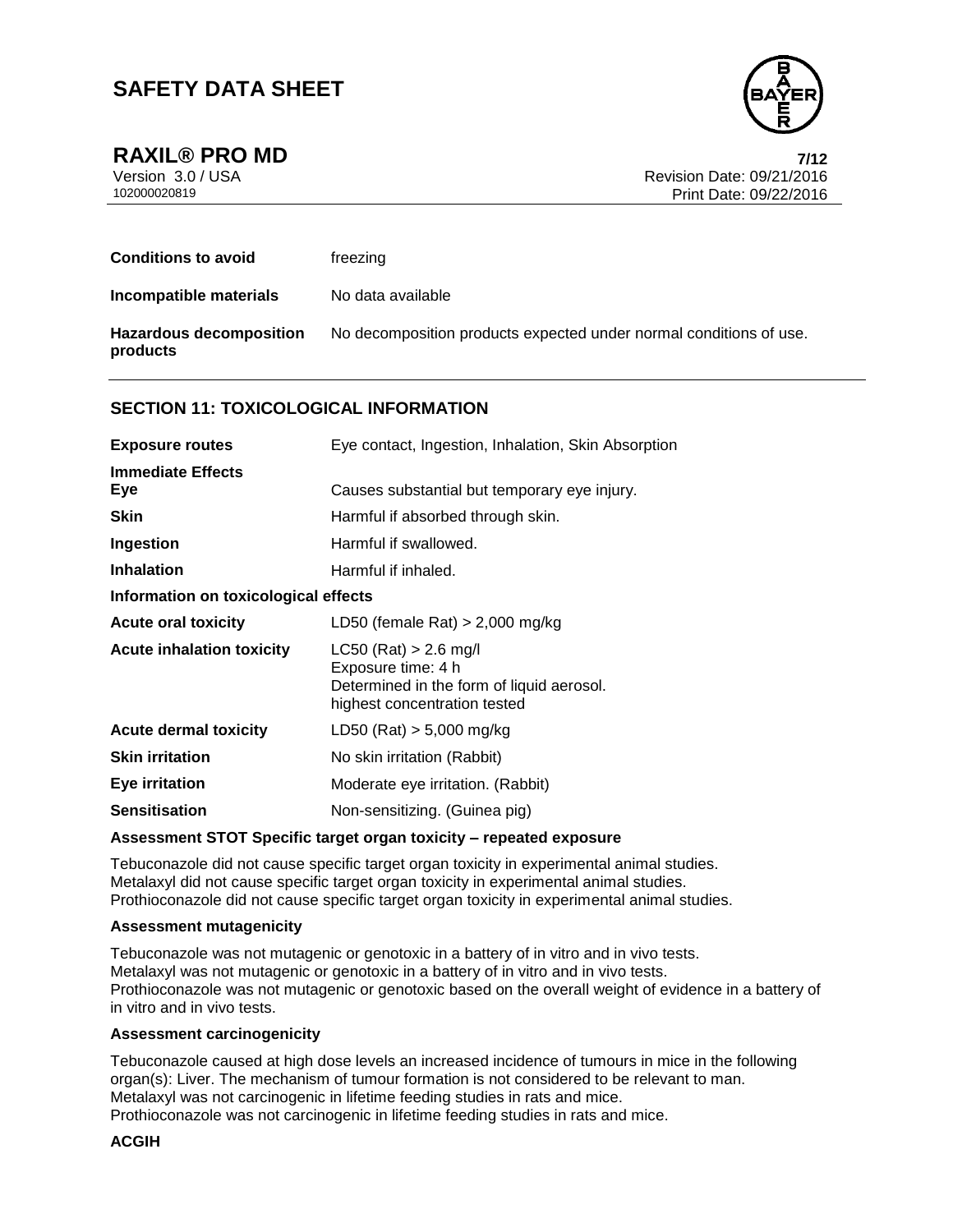## **RAXIL® PRO MD** 8/12

Version 3.0 / USA Revision Date: 09/21/2016 Print Date: 09/22/2016

None.

**NTP**

None.

**IARC**

None.

**OSHA**

None.

### **Assessment toxicity to reproduction**

Tebuconazole caused reproduction toxicity in a two-generation study in rats only at dose levels also toxic to the parent animals. The reproduction toxicity seen with Tebuconazole is related to parental toxicity.

Metalaxyl did not cause reproductive toxicity in a multi-generation study in rats.

Prothioconazole caused reproduction toxicity in a two-generation study in rats only at dose levels also toxic to the parent animals. The reproduction toxicity seen with Prothioconazole is related to parental toxicity.

#### **Assessment developmental toxicity**

Tebuconazole caused developmental toxicity only at dose levels toxic to the dams. Tebuconazole caused an increased incidence of post implantation losses, an increased incidence of non-specific malformations.

Metalaxyl did not cause developmental toxicity in rats and rabbits.

Prothioconazole caused developmental toxicity only at dose levels toxic to the dams. The developmental effects seen with Prothioconazole are related to maternal toxicity.

#### **Further information**

Only acute toxicity studies have been performed on the formulated product. The non-acute information pertains to the active ingredient(s).

## **SECTION 12: ECOLOGICAL INFORMATION**

| <b>Toxicity to fish</b>                     | LC50 (Oncorhynchus mykiss (rainbow trout)) 1.83 mg/l<br>Exposure time: 96 h<br>The value mentioned relates to the active ingredient prothioconazole.                           |
|---------------------------------------------|--------------------------------------------------------------------------------------------------------------------------------------------------------------------------------|
| <b>Toxicity to aquatic</b><br>invertebrates | EC50 (Daphnia magna (Water flea)) 1.3 mg/l<br>Exposure time: 48 h<br>The value mentioned relates to the active ingredient prothioconazole.                                     |
| <b>Toxicity to aquatic plants</b>           | IC50 (Raphidocelis subcapitata (freshwater green alga)) 2.18 mg/l<br>Growth rate; Exposure time: 72 h<br>The value mentioned relates to the active ingredient prothioconazole. |
| <b>Biodegradability</b>                     | Tebuconazole:<br>Not rapidly biodegradable<br>Metalaxyl:                                                                                                                       |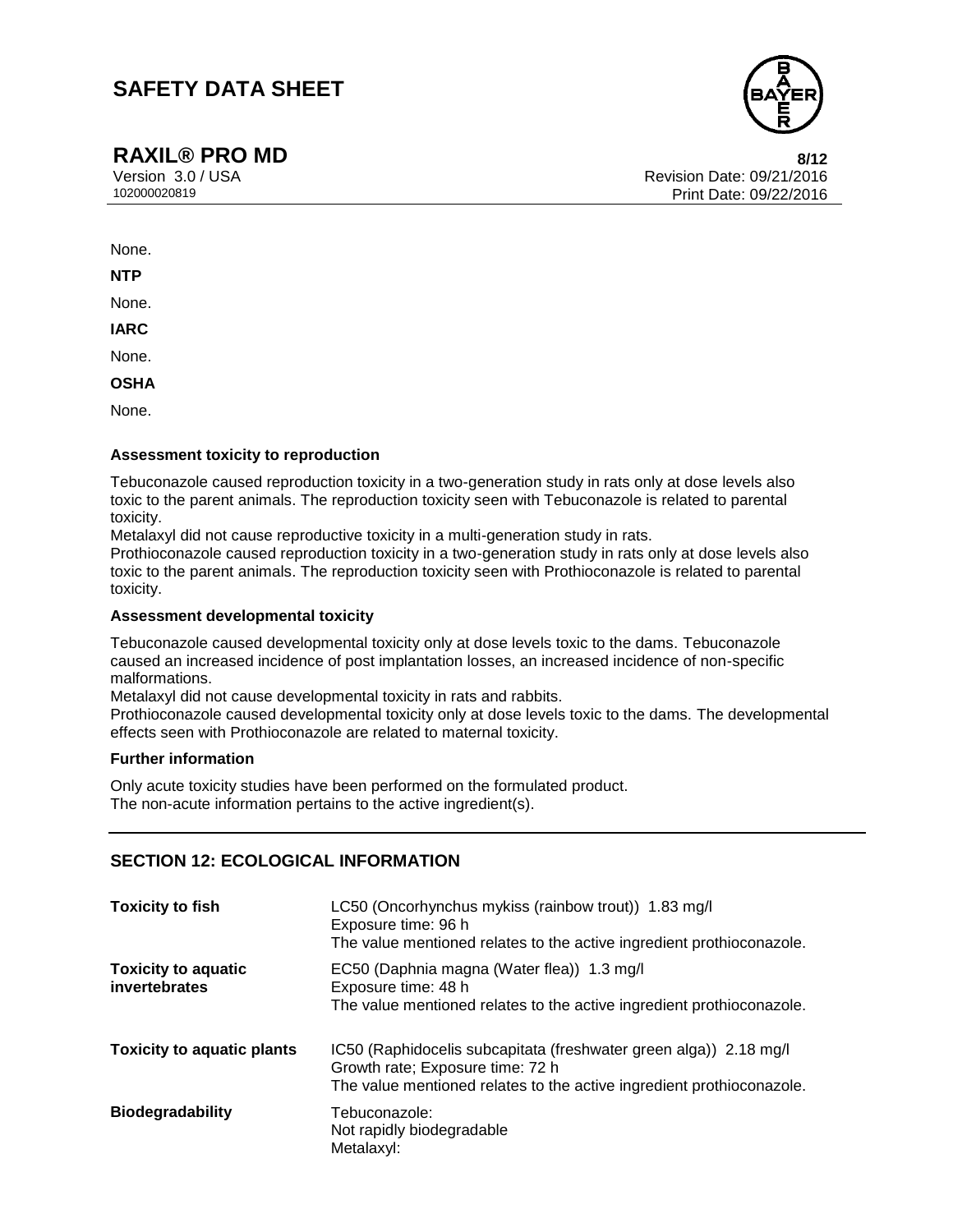

**RAXIL® PRO MD** 9/12<br>Version 3.0 / USA 9/12 Version 3.0 / USA Revision Date: 09/21/2016 Print Date: 09/22/2016

|                                  | Not rapidly biodegradable<br>Prothioconazole:<br>Not rapidly biodegradable                                                                                                                                                                                                                                                                                                                                                                                                         |
|----------------------------------|------------------------------------------------------------------------------------------------------------------------------------------------------------------------------------------------------------------------------------------------------------------------------------------------------------------------------------------------------------------------------------------------------------------------------------------------------------------------------------|
| Koc                              | Tebuconazole: Koc: 769<br>Metalaxyl: Koc: 163<br>Prothioconazole: Koc: 1765; log Koc: < 3                                                                                                                                                                                                                                                                                                                                                                                          |
| <b>Bioaccumulation</b>           | Tebuconazole: Bioconcentration factor (BCF) 35 - 59<br>Does not bioaccumulate.<br>Metalaxyl: Bioconcentration factor (BCF) < 7<br>Does not bioaccumulate.<br>Prothioconazole: Bioconcentration factor (BCF) 19<br>Does not bioaccumulate.                                                                                                                                                                                                                                          |
| <b>Mobility in soil</b>          | Tebuconazole: Slightly mobile in soils<br>Metalaxyl: Moderately mobile in soils<br>Prothioconazole: Slightly mobile in soils                                                                                                                                                                                                                                                                                                                                                       |
| <b>Environmental precautions</b> | Do not apply directly to water, to areas where surface water is present<br>or to intertidal areas below the mean high water mark.<br>Drift and runoff from treated areas may be hazardous to aquatic<br>organisms in adjacent sites.<br>Do not apply when weather conditions favor runoff or drift.<br>Do not contaminate surface or ground water by cleaning equipment or<br>disposal of wastes, including equipment wash water.<br>Apply this product as specified on the label. |

## **SECTION 13: DISPOSAL CONSIDERATIONS**

### **Waste treatment methods**

| <b>Product</b>                | Dispose in accordance with all local, state/provincial and federal<br>regulations.<br>Follow container label instructions for disposal of wastes generated<br>during use in compliance with the product label.                                                                                                        |
|-------------------------------|-----------------------------------------------------------------------------------------------------------------------------------------------------------------------------------------------------------------------------------------------------------------------------------------------------------------------|
| <b>Contaminated packaging</b> | Do not contaminate water, food, or feed by disposal.<br>Triple rinse containers.<br>Dispose of empty container in a sanitary landfill or by incineration, or, if<br>allowed by State/Provincial and local authorities, by burning.<br>If burned, stay out of smoke.<br>Follow advice on product label and/or leaflet. |
| <b>RCRA</b> Information       | Characterization and proper disposal of this material as a special or<br>hazardous waste is dependent upon Federal, State and local laws and<br>are the user's responsibility. RCRA classification may apply.                                                                                                         |

## **SECTION 14: TRANSPORT INFORMATION**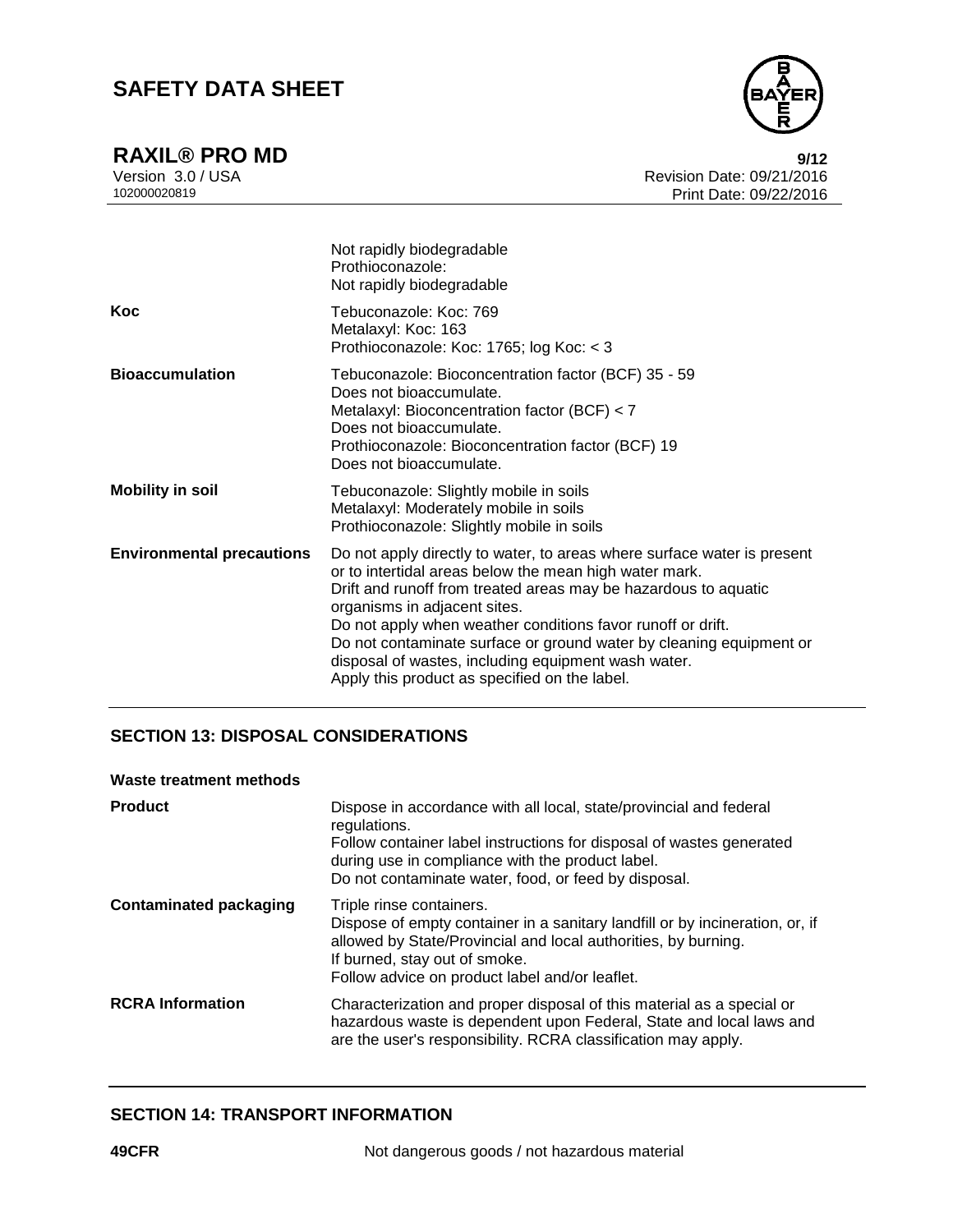## **RAXIL® PRO MD 10/12**



Version 3.0 / USA Revision Date: 09/21/2016 Print Date: 09/22/2016

| <b>IMDG</b>              |                                                        |
|--------------------------|--------------------------------------------------------|
| UN number                | 3082                                                   |
| Class                    | 9                                                      |
| Packaging group          | Ш                                                      |
| Marine pollutant         | <b>YES</b>                                             |
| Proper shipping name     | ENVIRONMENTALLY HAZARDOUS SUBSTANCE, LIQUID,           |
|                          | N.O.S.                                                 |
|                          | (PROTHIOCONAZOLE SOLUTION)                             |
| <b>IATA</b>              |                                                        |
| UN number                | 3082                                                   |
| Class                    | 9                                                      |
| Packaging group          | Ш                                                      |
| Environm. Hazardous Mark | <b>YES</b>                                             |
| Proper shipping name     | ENVIRONMENTALLY HAZARDOUS SUBSTANCE, LIQUID,<br>N.O.S. |

This transportation information is not intended to convey all specific regulatory information relating to this product. It does not address regulatory variations due to package size or special transportation requirements.

(PROTHIOCONAZOLE SOLUTION )

### **SECTION 15: REGULATORY INFORMATION**

**EPA Registration No.** 264-1072 **US Federal Regulations TSCA list** Ethoxylated tallow alkyl amines 61791-26-2 **US. Toxic Substances Control Act (TSCA) Section 12(b) Export Notification (40 CFR 707, Subpt D)** None. **SARA Title III - Section 302 - Notification and Information** None. **SARA Title III - Section 313 - Toxic Chemical Release Reporting** None. **US States Regulatory Reporting CA Prop65** This product does not contain any substances known to the State of California to cause cancer.

This product does not contain any substances known to the State of California to cause reproductive harm.

**US State Right-To-Know Ingredients** None.

**Canadian Regulations Canadian Domestic Substance List** None.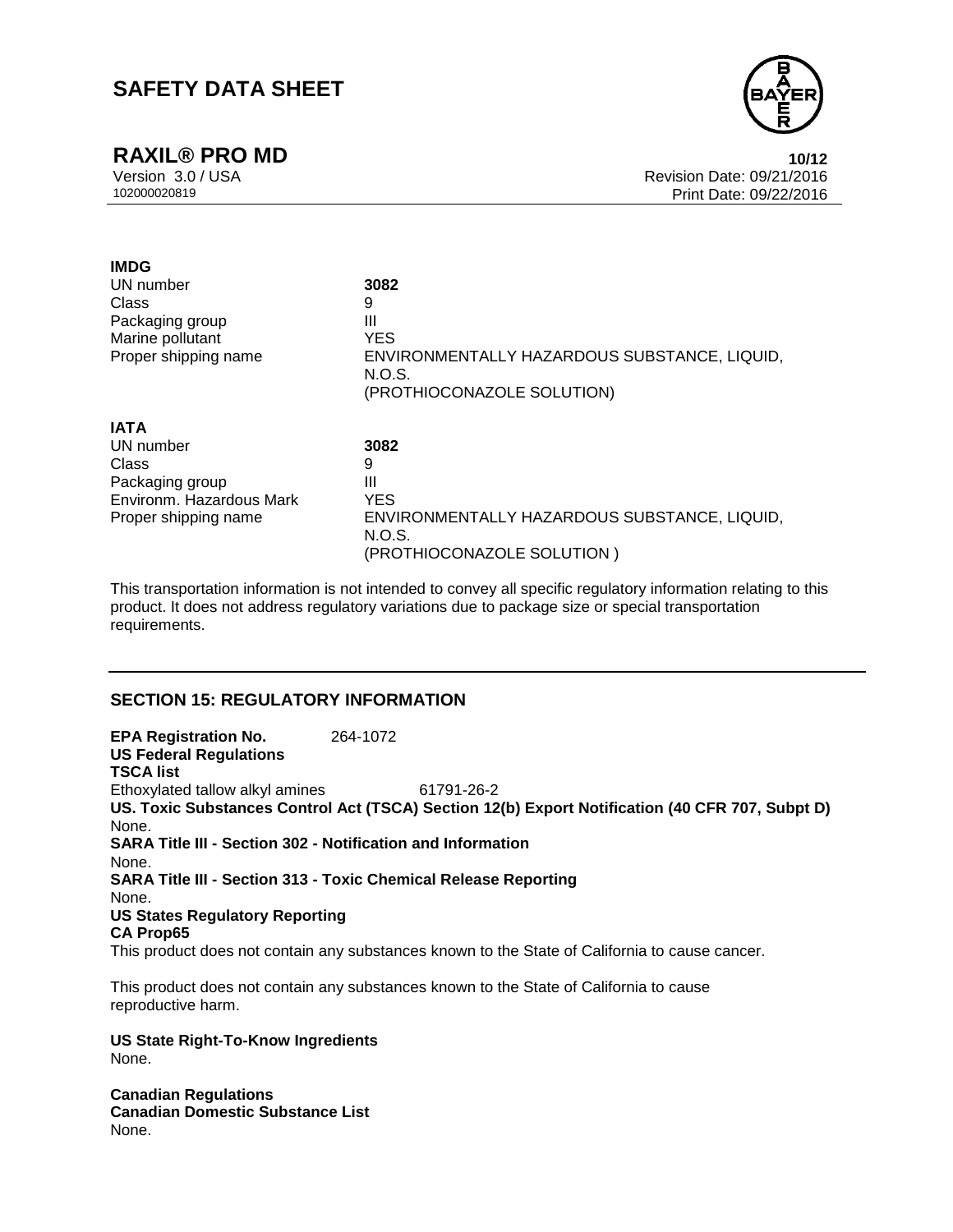

**RAXIL® PRO MD** 11/12<br>Version 3.0 / USA 11/12 Version 3.0 / USA Revision Date: 09/21/2016 Print Date: 09/22/2016

**Environmental CERCLA** None. **Clean Water Section 307 Priority Pollutants** None. **Safe Drinking Water Act Maximum Contaminant Levels** Tebuconazole

#### **EPA/FIFRA Information:**

This chemical is a pesticide product registered by the Environmental Protection Agency and is subject to certain labeling requirements under federal pesticide law. These requirements differ from the classification criteria and hazard information required for safety data sheets, and for workplace labels of non-pesticide chemicals. Following is the hazard information required on the pesticide label:<br>Signal word: Danger! **Signal word:** 

| <b>Hazard statements:</b> | Causes irreversible eye damage.                             |
|---------------------------|-------------------------------------------------------------|
|                           | Harmful if swallowed, inhaled or absorbed through the skin. |
|                           | Do not get in eyes or on clothing.                          |
|                           | Avoid contact with skin.                                    |
|                           | Avoid inhalation of vapour or mist.                         |
|                           | Wash thoroughly with soap and water after handling.         |
|                           | Remove and wash contaminated clothing before re-use.        |

### **SECTION 16: OTHER INFORMATION**

#### **Abbreviations and acronyms**

| US. ACGIH Threshold Limit Values<br><b>ACGIH</b><br>ATE<br>Acute toxicity estimate<br>CAS-Nr.<br><b>Chemical Abstracts Service number</b><br><b>CERCLA</b><br><b>EINECS</b><br>European inventory of existing commercial substances<br><b>ELINCS</b><br>European list of notified chemical substances<br><b>IARC</b><br>International Agency for Research on Cancer<br><b>IATA</b><br>International Air Transport Association<br><b>IMDG</b><br><b>International Maritime Dangerous Goods</b><br>N.O.S.<br>Not otherwise specified<br>US. National Toxicology Program (NTP) Report on Carcinogens<br>NTP<br><b>OECD</b><br>Organization for Economic Co-operation and Development<br><b>TDG</b><br><b>Transportation of Dangerous Goods</b><br><b>TWA</b><br>Time weighted average<br><b>United Nations</b><br>UN<br><b>WHO</b><br>World health organisation | 49CFR | Code of Federal Regulations, Title 49                                 |
|--------------------------------------------------------------------------------------------------------------------------------------------------------------------------------------------------------------------------------------------------------------------------------------------------------------------------------------------------------------------------------------------------------------------------------------------------------------------------------------------------------------------------------------------------------------------------------------------------------------------------------------------------------------------------------------------------------------------------------------------------------------------------------------------------------------------------------------------------------------|-------|-----------------------------------------------------------------------|
|                                                                                                                                                                                                                                                                                                                                                                                                                                                                                                                                                                                                                                                                                                                                                                                                                                                              |       |                                                                       |
|                                                                                                                                                                                                                                                                                                                                                                                                                                                                                                                                                                                                                                                                                                                                                                                                                                                              |       |                                                                       |
|                                                                                                                                                                                                                                                                                                                                                                                                                                                                                                                                                                                                                                                                                                                                                                                                                                                              |       |                                                                       |
|                                                                                                                                                                                                                                                                                                                                                                                                                                                                                                                                                                                                                                                                                                                                                                                                                                                              |       | Comprehensive Environmental Response, Compensation, and Liability Act |
|                                                                                                                                                                                                                                                                                                                                                                                                                                                                                                                                                                                                                                                                                                                                                                                                                                                              |       |                                                                       |
|                                                                                                                                                                                                                                                                                                                                                                                                                                                                                                                                                                                                                                                                                                                                                                                                                                                              |       |                                                                       |
|                                                                                                                                                                                                                                                                                                                                                                                                                                                                                                                                                                                                                                                                                                                                                                                                                                                              |       |                                                                       |
|                                                                                                                                                                                                                                                                                                                                                                                                                                                                                                                                                                                                                                                                                                                                                                                                                                                              |       |                                                                       |
|                                                                                                                                                                                                                                                                                                                                                                                                                                                                                                                                                                                                                                                                                                                                                                                                                                                              |       |                                                                       |
|                                                                                                                                                                                                                                                                                                                                                                                                                                                                                                                                                                                                                                                                                                                                                                                                                                                              |       |                                                                       |
|                                                                                                                                                                                                                                                                                                                                                                                                                                                                                                                                                                                                                                                                                                                                                                                                                                                              |       |                                                                       |
|                                                                                                                                                                                                                                                                                                                                                                                                                                                                                                                                                                                                                                                                                                                                                                                                                                                              |       |                                                                       |
|                                                                                                                                                                                                                                                                                                                                                                                                                                                                                                                                                                                                                                                                                                                                                                                                                                                              |       |                                                                       |
|                                                                                                                                                                                                                                                                                                                                                                                                                                                                                                                                                                                                                                                                                                                                                                                                                                                              |       |                                                                       |
|                                                                                                                                                                                                                                                                                                                                                                                                                                                                                                                                                                                                                                                                                                                                                                                                                                                              |       |                                                                       |
|                                                                                                                                                                                                                                                                                                                                                                                                                                                                                                                                                                                                                                                                                                                                                                                                                                                              |       |                                                                       |